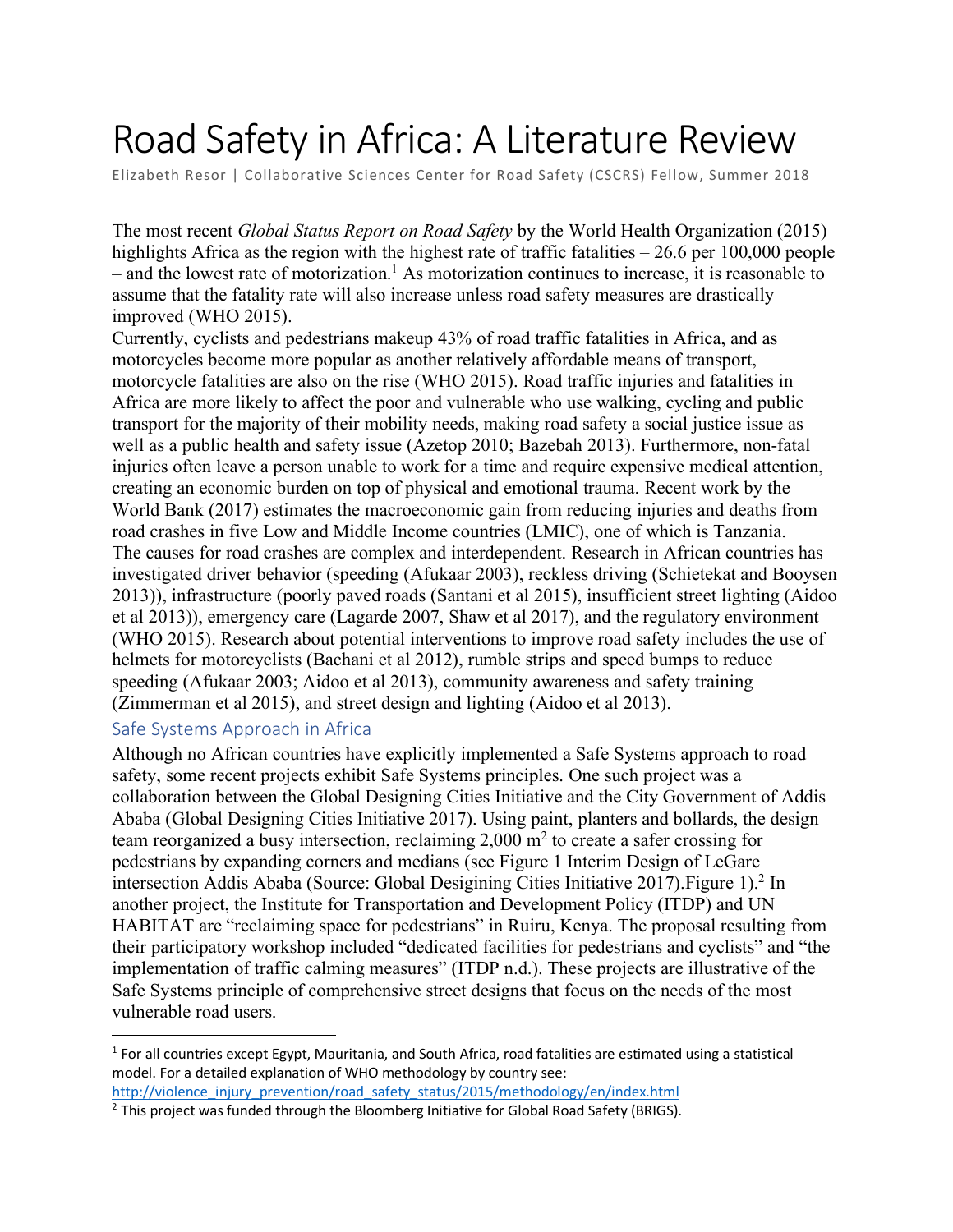## International Actors

Several international agencies have made reducing road fatalities a key target in recent years. As these agencies influence a significant amount of aid and investment in Africa, their policy aims are indicative of international attention. The Sustainable Development Goals, created by the United Nations in 2015, reference road safety in two of the 17 goals – goal 3 which includes the target to "halve the number of global deaths and injuries from road traffic accidents" and goal 11 which includes the target to "provide access to safe, affordable, accessible and sustainable transport systems for all" (United Nations n.d.). The UN General Assembly designated 2011 – 2020 as the Decade of Action for Road Safety, with the aim to "save millions of lives by building road safety management capacity; improving the safety of road infrastructure; further developing the safety of vehicles; enhancing the behaviour of road users; and improving postcrash response" (WHO n.d.). The International Federation of Red Cross and Red Crescent (IFRC) Societies created the Global Road Safety partnership to "bring together governments and governmental agencies, the private sector and civil society to urgently address road safety issues" (IFRC n.d.). IFRC national societies also participate in road safety response (ambulance services) and prevention (safety training).

The Global Road Safety Facility, led by the World Bank, funds internal and external efforts to understand and reduce road traffic injuries and fatalities in low- and middle-income countries (World Bank n.d.). Foundations like Bloomberg Philanthropies and the World Resources Institute (WRI) also fund road safety research and interventions in collaboration with local government and NGOs.

### Innovative Approaches

Perhaps because of the extremity of the road safety situation in most African countries, the region has produced innovative approaches to researching road safety. Habyarimana and Jack (2009) tested the use of stickers in *matatus* (semi-formal buses) in Nairobi, Kenya that encouraged bus riders to speak out about their safety when the driver was being unsafe. For the period of their intervention they found a reduction of one-half to two-thirds in insurance claims for accidents which indicated, in their interpretation, a reduction of accidents. Also in Kenya, Mungai and Samper (2013) collected personal experience narratives (PEN) about passengers' experiences of dangerous or threatening episodes on Nairobi's *matatus*. This qualitative research adds a new dimension to road safety, bringing in the individual's experience of such common occurrences as "accidents, reckless driving, overcrowding," labeled by the researchers as "Business as Usual" narratives, and expanding to include threatening behavior experienced during travel such as "stories of sexual harassment, pickpocketing and getting conned for the fare" (Mungai and Samper 2013, 53). In South Africa, Schietekat and Booysen (2013) used data from vehicle tracking devices to identify unsafe driving – including speeding, harsh breaking and swerving – by minibus *taxis* (semi-formal buses). Finally, IBM Research created a crowdsourcing mobile application, CommuniSense, to collect data on the conditions of roads in Nairobi, with the goal of identifying road stretches that most needed improvements (Santani et al 2015). Such innovative approaches to road safety research show that despite the region's notoriety for the highest fatalities rates, Africa can be a leading example from which other world regions can take inspiration.

## Future Directions for Research

The 2015 *Global Status Report on Road Safety* (WHO) has factsheets for 43 countries in Africa that summarize the latest legislation and policy efforts to improve road safety (for example see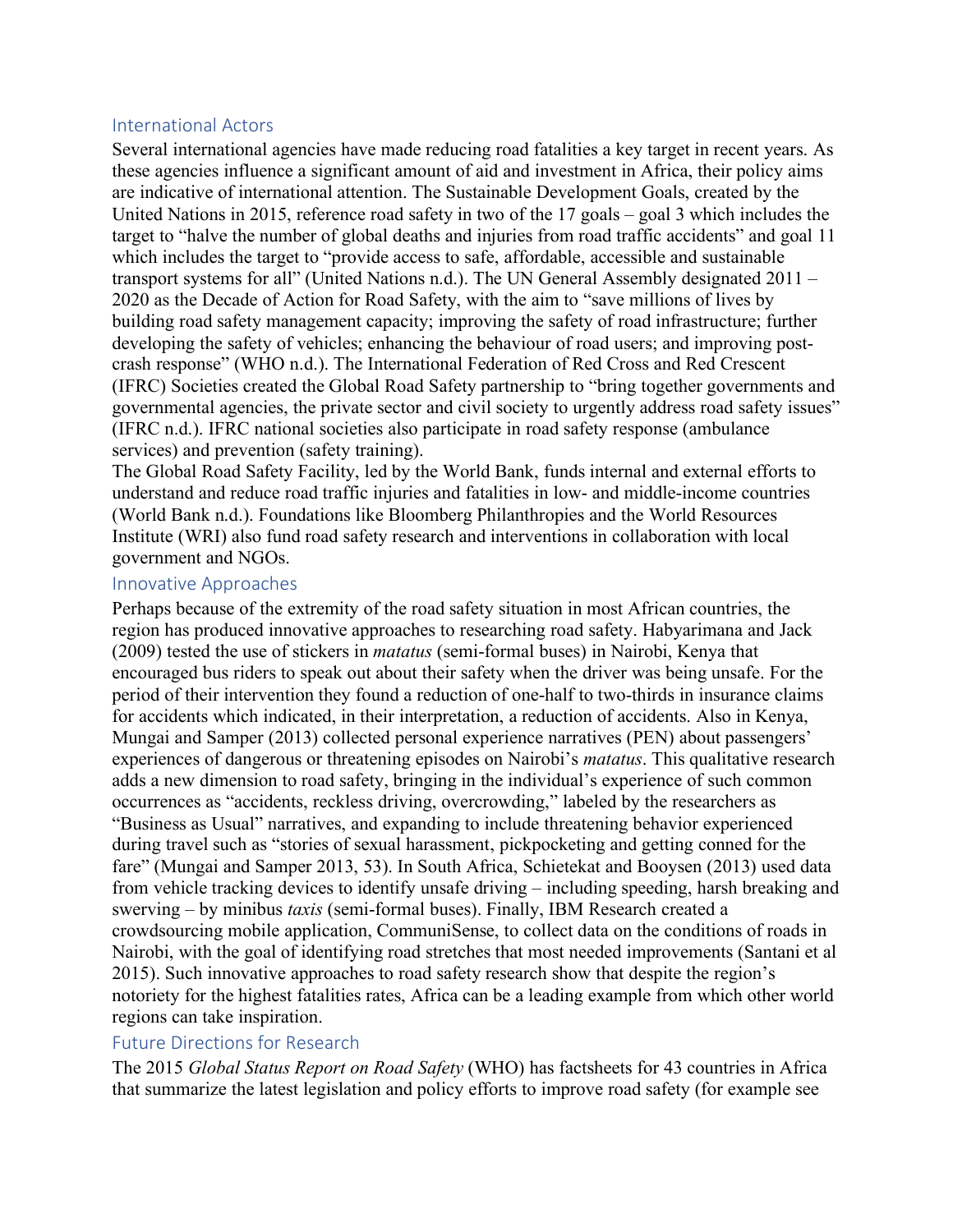Figure 2 which shows the status of seat belt laws across the continent). These summaries show that road safety in Africa is not a monolith, that the legal, infrastructural, and political situations vary in ways that vary the status of road safety and the commitment to improving it. However, academic research is concentrated among a smaller group of countries, leaving many unexamined. For example, a summary of research that quantifies road fatalities in Africa between 1980 and 2015 (Adeloye et al 2016) finds 39 studies that cover only 15 countries. Figure 3 shows the distribution of these studies, exposing an even tighter concentration of work on Ghana, Nigeria, South Africa and Tanzania. Thus, many of the issues and approaches earlier mentioned can be explored in new contexts and contribute greatly to a better collective understanding of road safety in Africa.

#### Figures



*Figure 1 Interim Design of LeGare intersection Addis Ababa (Source: Global Desigining Cities Initiative 2017).*



*Figure 2 Seat-belt Laws by Country (Source: WHO 2015)*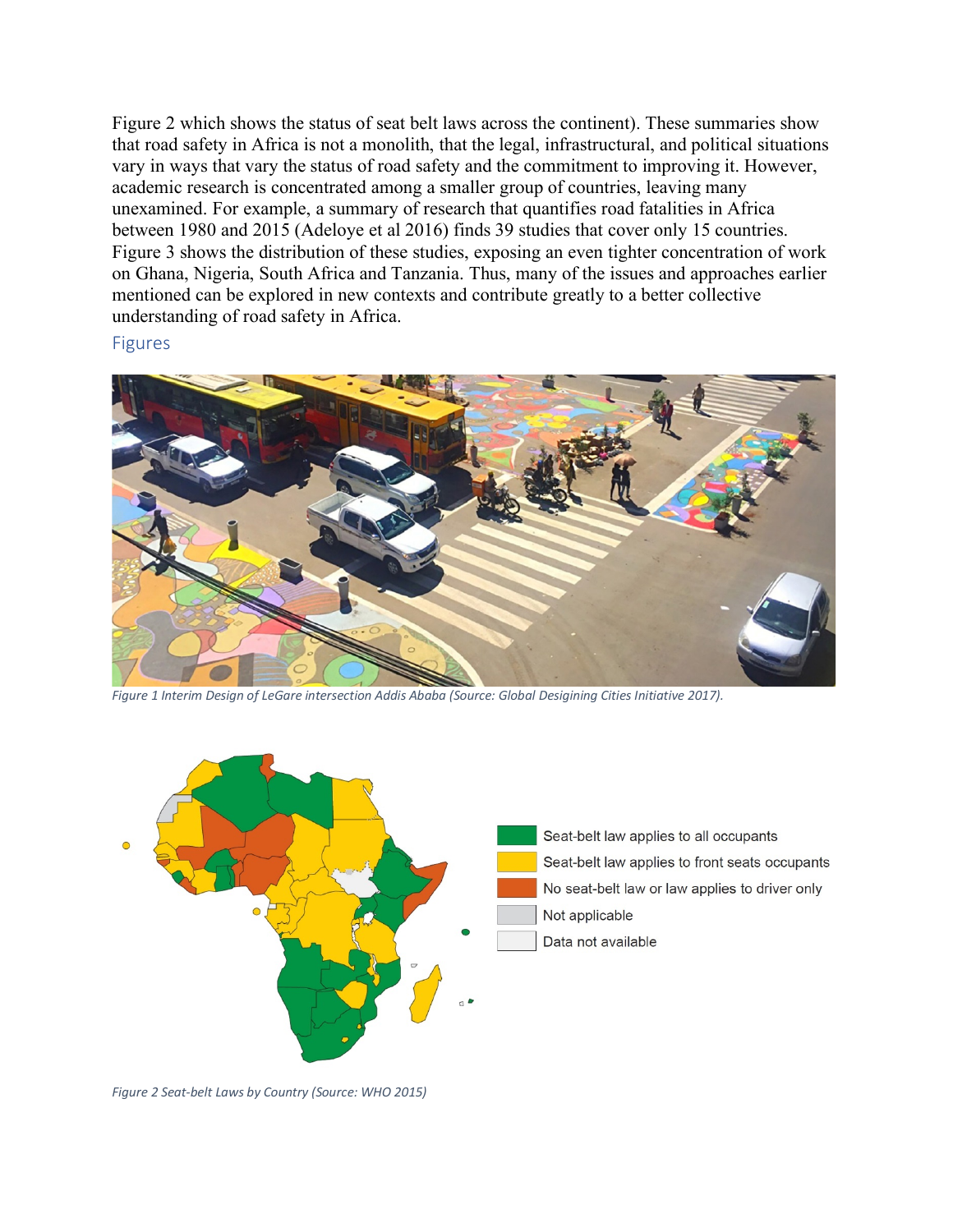

*Figure 3 Studies of Road Fatalities by Country (based on Adeloye et al 2016)*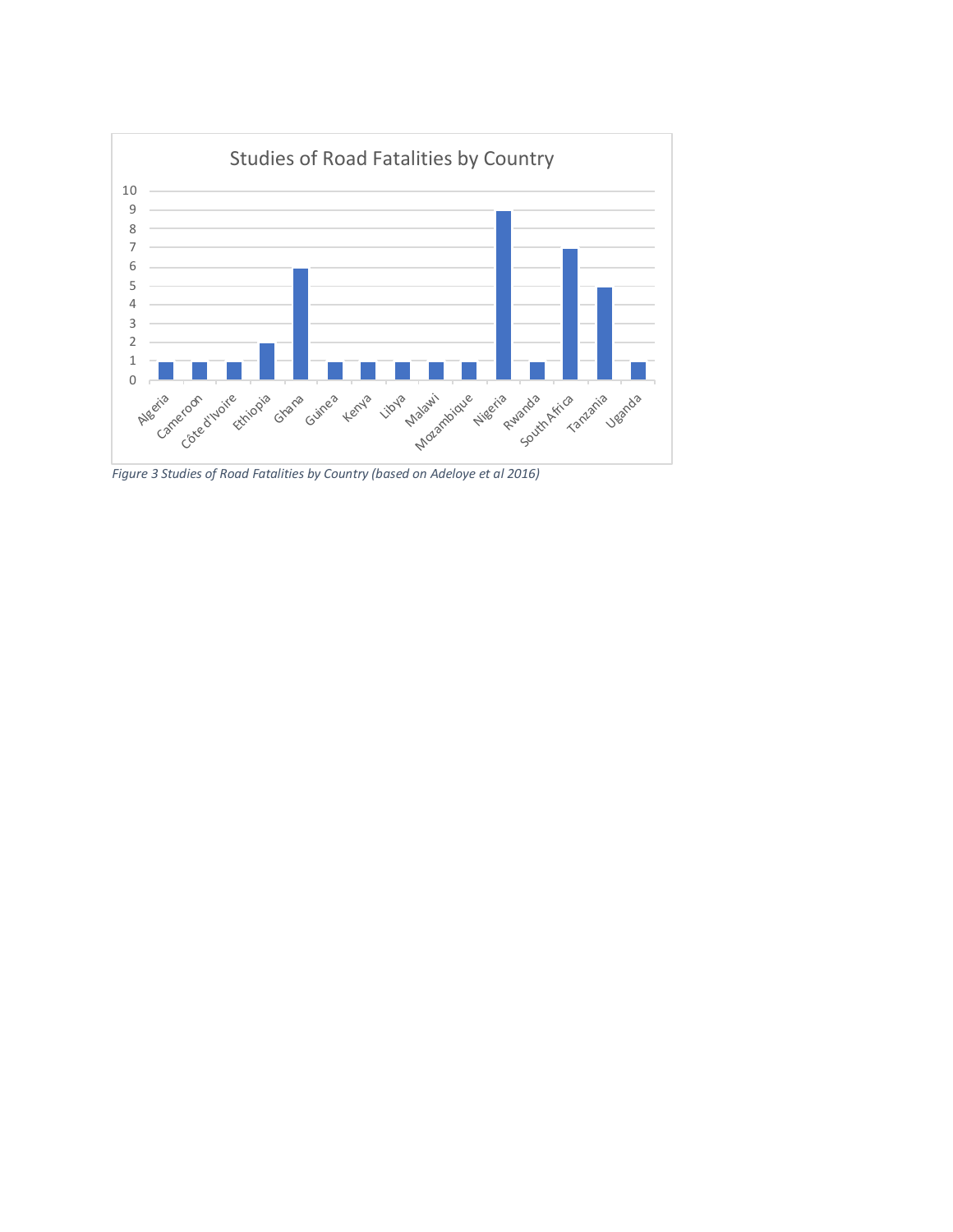### Cited Sources

- Adeloye, D., Thompson, J.Y., Akanbi, M.A., Azuh, D., Samuel, V., Omoregbe, N. and Ayo, C.K. 2016. The burden of road traffic crashes, injuries and deaths in Africa: a systematic review and meta-analysis. *Bull World Health Organ*, 94: 510-512A. doi: http://dx.doi.org/10.2471/BLT.15.163121
- Afukaar, F. K. (2003). Speed control in developing countries: issues, challenges and opportunities in reducing road traffic injuries. *Injury Control and Safety Promotion*, 10  $(1-2)$ : 77-81.
- Aidoo, EN, Amoh-Gyimah, R and Ackaah, W. 2013. The effect of road and environmental characteristics on pedestrian hit-and-run accidents in Ghana. *Accident Analysis and Prevention*, 53:23-27.
- Azetop, J. 2010. Social Justice Approach to Road Safety in Kenya: Addressing the Uneven Distribution of Road Traffic Injuries and Deaths across Population Groups. *Public Health Ethics*, 2 (3): 115-127. DOI: 10.1093/phe/phq013
- Bachani, A.M., Koradia, P., Herbert, H.K., Mogere, S., Akungah, D., Nyamari, J., Osoro, E., Maina, W. and Stevens, K.A. 2012. Road traffic injuries in Kenya: The health burden and risk factors in two districts. *Traffic and Injury Prevention*, 13, S1, 24-30. DOI: 10.1080/15389588.2011.633136.
- Bezabeh, G.B. 2013. *Road Safety in Africa: Assessment of progress and challenges in road safety management system.* Tunis, Tunisia: African Development Bank. Retrieved from https://www.afdb.org/fileadmin/uploads/afdb/Documents/Events/ATFforum/Road\_Safety in Africa - Assesement of Progresses and Challenges in Road Safety - AfDB.pdf
- Decade for action for road safety. *United Nations Road Safety Collaboration*. Retrieved July 21, 2018 from http://www.who.int/roadsafety/decade\_of\_action/en/
- Global Designing Cities Initiative. 2017. *Design to save lives: Transforming LeGare intersection in Addis Ababa*. New York: Global Designing Cities Initiative. Retrieved from https://globaldesigningcities.org/wp-content/uploads/2017/09/le\_gare-report.pdf
- Habyarimana, J. and Jack, W. (2009). Heckle and Chide: Results of a randomized road safety intervention in Kenya. *Center for Global Development*. Working Paper 169.
- International Federation of the Red Cross and Red Crescent Societies (IFRC). *Road Safety – a major concern*. IFRC. Retrieved from https://www.ifrc.org/en/what-we-do/health/roadsafety--a-major-concern/
- ITDP. *Ruiru, Kenya*. Institute for Transportation and Development Policy. Retrieved from https://www.itdp.org/where-we-work/africa/ruiru-kenya/
- Lagarde, E. (2007). Road Traffic Injury Is an Escalating Burden in Africa and Deserves Proportionate Research Efforts. *PLoS Med* 4(6): 170. https://doi.org/10.1371/journal.pmed.0040170
- Mungai, Mbuga wa, Samper, David A. "No Mercy, No Remorse": Personal Experience Narratives about Public Passenger Transportation in Nairobi, Kenya. *Africa Today*, vol. 52, no. 3, 2006, pp. 51–81.
- Nantulya, V. and Reich, M. (2002). The neglected epidemic: road traffic injuries in developing countries *BMJ* 324 :1139.
- Odero, W., Garner, P. and Zwi, A. (1997). Road traffic injuries in developing countries: a comprehensive review of epidemiological studies. *Tropical Medicine & International Health*, 2: 445-460.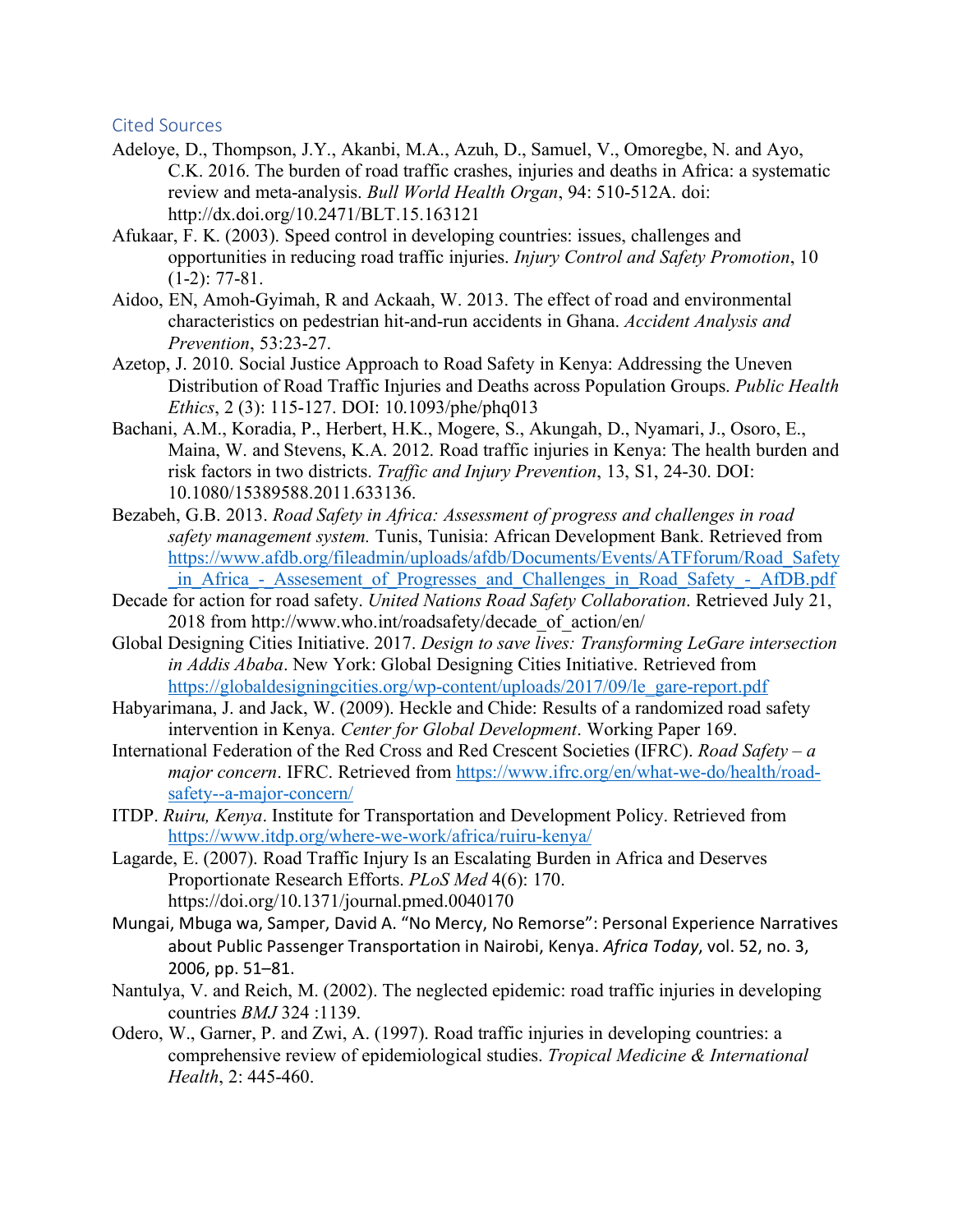- Santani, D., Njuguna, J., Bills, T., Bryant, A.W., Bryant, R. Ledgard, J. and Gatica-Perez, D. 2015. CommuniSense: Crowdsourcing road hazards in Nairobi. In *Proceedings of the 17th International Conference on Human-Computer Interaction with Mobile Devices and Services (MobileHCI '15)*. ACM Press, New York, NY, 445-456. DOI: http://dx.doi.org/10.1145/2785830.2785837
- Schietekat, J.M. and Booysen, M.J. (2013). Detection of reckless driving in the Sub-Saharan informal public transportation system using acceleration-sensing telematics. *EUROCON*: 597-601. Zagreb: IEEE.
- Shaw, B., Wangara, A.A., Wambua, G.M., Kiruja,J., Dicker, R.A., Mweu, J.M. and Juilliard, C. 2017. Geospatial relationship of road traffic crashes and healthcare facilities with trauma surgical capabilities in Nariobi, Kenya: defining gaps in coverage. *Trauma Surgery & Acute Care Open* 2, 1-5. DOI: 10.1136/tsaco-2017-000130
- United Nations. *Sustainable development goals: 17 goals to transform our world*. United Nations. Retrieved from https://www.un.org/sustainabledevelopment/sustainabledevelopment-goals/
- UN Environmental Programme (UNEP). *African Sustainable Transport Forum.* UNEP. Retrieved from https://www.unenvironment.org/explore-topics/transport/what-wedo/africa-sustainable-transport-forum
- World Bank. *Global Road Safety Facility*. The World Bank. Retrieved from http://www.worldbank.org/en/programs/global-road-safety-facility
- World Bank. 2017. *The High Toll of Traffic Injuries: Unacceptable and Preventable.* Washington DC: World Bank
- World Health Organization (WHO). *Decade of Action for Road Safety 2011-2020 seeks to save millions of lives.* WHO. Retrieved from http://www.who.int/roadsafety/decade\_of\_action/en/
- World Health Organization (WHO). 2013. *Road safety in the WHO Africa region: The facts 2013*. Geneva, Switzerland: World Health Organization. Retrieved from http://www.who.int/violence\_injury\_prevention/road\_safety\_status/2013/report/factsheet \_afro.pdf
- World Health Organization (WHO). (2015). *Global Status Report on Road Safety*. Geneva, Switzerland: World Health Organization. Retrieved from http://www.who.int/violence\_injury\_prevention/road\_safety\_status/2015/en/
- Zimmerman, K., Jinadasa, D., Maegga, B., and Guerrero, A. 2015. Road traffic injury on rural roads in Tanzania: Measuring the effectiveness of a road safety program. *Traffic Injury Prevention*, 16: 456-460.